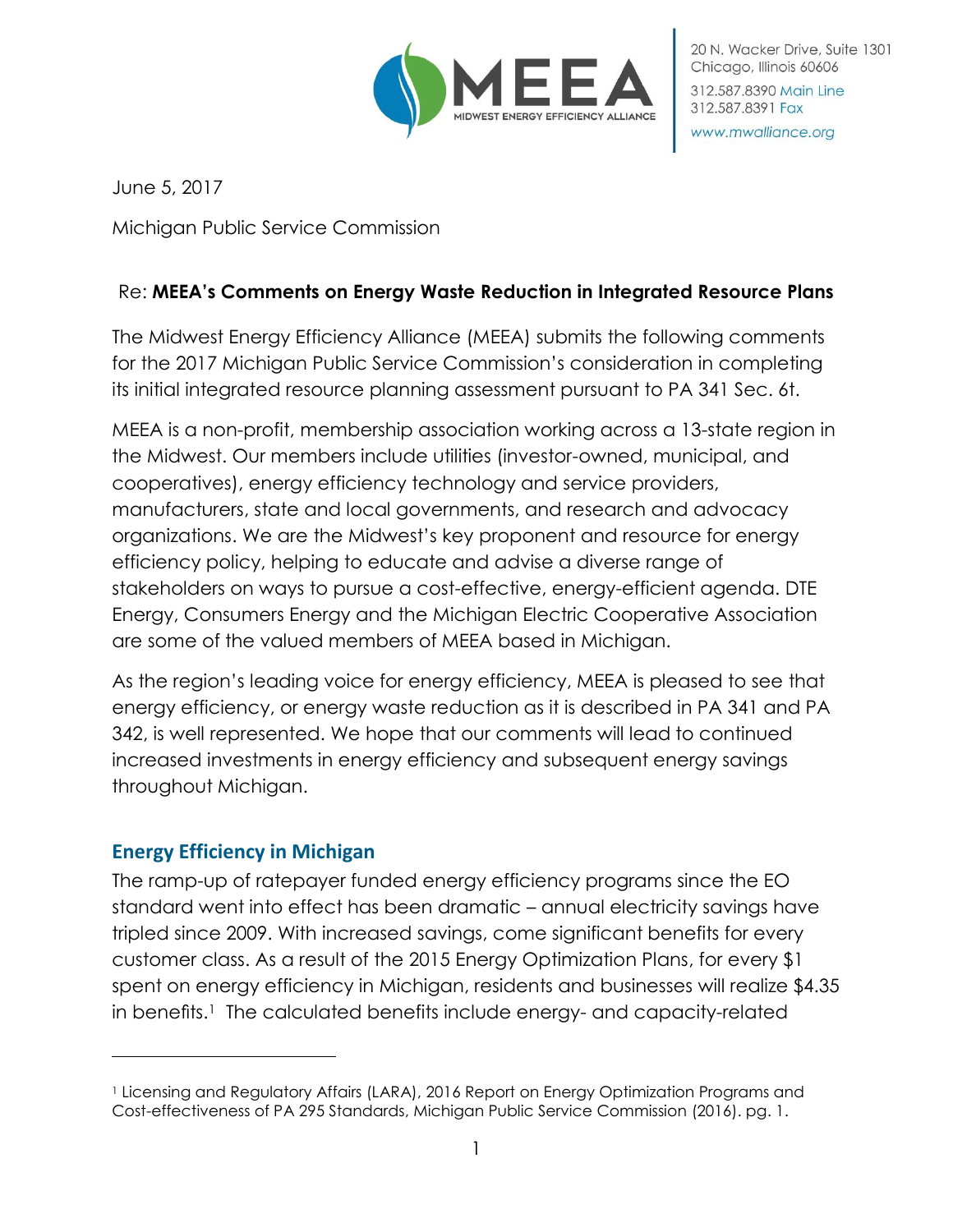

avoided costs such as the cost of building new generation, transmission, and distribution facilities. Additional economic benefits are recognized by the Michigan Public Service Commission, but not reflected in the benefit-cost analysis, including: increased demand for efficient equipment and services from local businesses, increased spending within the economy due to lower utility bills from reduced energy consumption, and increased production from participating businesses. All of these benefits are highly localized and remain instate.

At \$17 per megawatt hour, energy efficiency is nearly four times cheaper than new natural gas and coal fired power plants and two times cheaper than wind generation.<sup>2</sup> Moreover, the value of energy efficiency in avoided costs and the staving off of new generation cannot be overstated. Accordingly, it will be critically important that energy efficiency is properly factored into Michigan's Integrated Resource Plan process, as both a demand-side and supply-side resource.

## **Energy Efficiency as a Resource**

 $\overline{a}$ 

MPSC Staff has asked EWR Working Group stakeholders to provide input on how best to incorporate energy waste reduction into six proposed scenarios that are intended to serve as the eventual baseline required assumptions utilities will incorporate into their IRP filings.

As a starting point, the MPSC identified six scenarios to be studied during the eventual utility IRP filings. These include three for the Lower Peninsula (LR Zone 7) and three for the Upper Peninsula (LR Zone 2). The proposed Lower Peninsula scenarios are 1) Business as Usual, 2) Environmental Policy and 3) Accelerated Emerging Technologies. The proposed Upper Peninsula scenarios are 1) Business as Usual, 2) High Market Price Variant and 3) Accelerated Emerging Technologies.

The goal of the MPSC's request is to determine how energy waste reduction should be treated and analyzed in a utility IRP planning cycle. The

<sup>2</sup> Billingsley, et. al, The Program Administrator Cost of Saved Energy for Utility Customer-Funded Energy Efficiency Programs, Lawrence Berkeley National Laboratory - Environmental Energy Technologies Division (March 2014).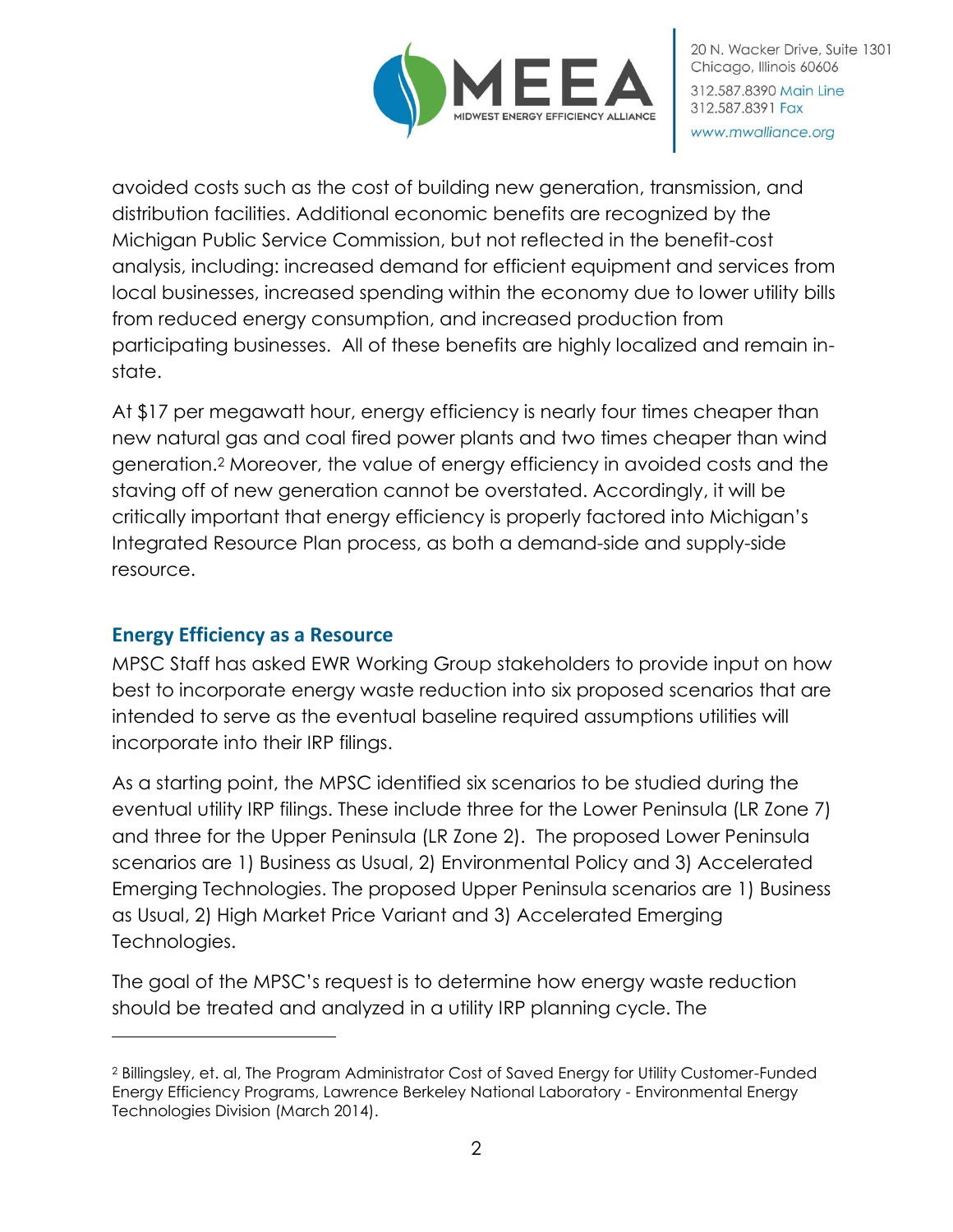

20 N. Wacker Drive, Suite 1301 Chicago, Illinois 60606 312,587,8390 Main Line 312.587.8391 Fax www.mwalliance.org

Environmental Policy and High Market Price Variant scenarios succeed in opening the possibility for increased "economic viability of alternative technologies", and energy efficiency opportunities are expected to increase in the Accelerated Emerging Technologies scenarios. However, the Business as Usual scenarios do not afford a similar opportunity to incorporate energy efficiency. The relative levelized costs of energy position energy efficiency as the lowest cost resource. Moreover, the Business as Usual scenarios ought to factor in a changing status quo, given the tenor of PA 341 and PA 342. These two laws are likely to have a profoundly positive impact on the expansion of energy waste reduction measures and resulting savings due to the electric decoupling mechanism, financial incentives and removal of the 2% rate cap.

Accordingly, the MPSC should consider explicitly incorporating energy efficiency into the Business as Usual scenarios. Doing so will set forth the expectation that energy waste reduction should always be considered and can compete equally with other generation sources. The need for additional generation capacity could be delayed due to increased energy efficiency efforts.

Incorporation of energy waste reduction within each of the scenarios will ensure energy efficiency portfolios are weighed against generation as part of the holistic IRP process. The cost-effectiveness of energy efficiency *programs* is often the result of lower-cost measures balancing out higher-cost measures, not on the cost-effectiveness of individual measures. Basing selection on measure-level cost-effectiveness could be leaving savings on the table that could be achieved with a well-designed portfolio of programs.

As the Regulatory Assistance Project points out, "although the achievable framework is useful from a practical standpoint, too often projections of achievable savings are seen as precise forecasts or even upper limits on what level of demand reduction can be attained through energy efficiency initiatives… Other factors, such as effective program design and the strength of motivation on the part of the utility, can significantly influence what level of savings will ultimately be realized."<sup>3</sup>

 $\overline{a}$ 

<sup>3</sup> Kramer, C. and Reed, G. 2012. Ten Pitfalls of Potential Studies. Burlington, VT: Regulatory Assistance Project. Accessed at [http://www.raponline.org/knowledge-center/ten-pitfalls-of](http://www.raponline.org/knowledge-center/ten-pitfalls-of-potential-studies/)[potential-studies/](http://www.raponline.org/knowledge-center/ten-pitfalls-of-potential-studies/)